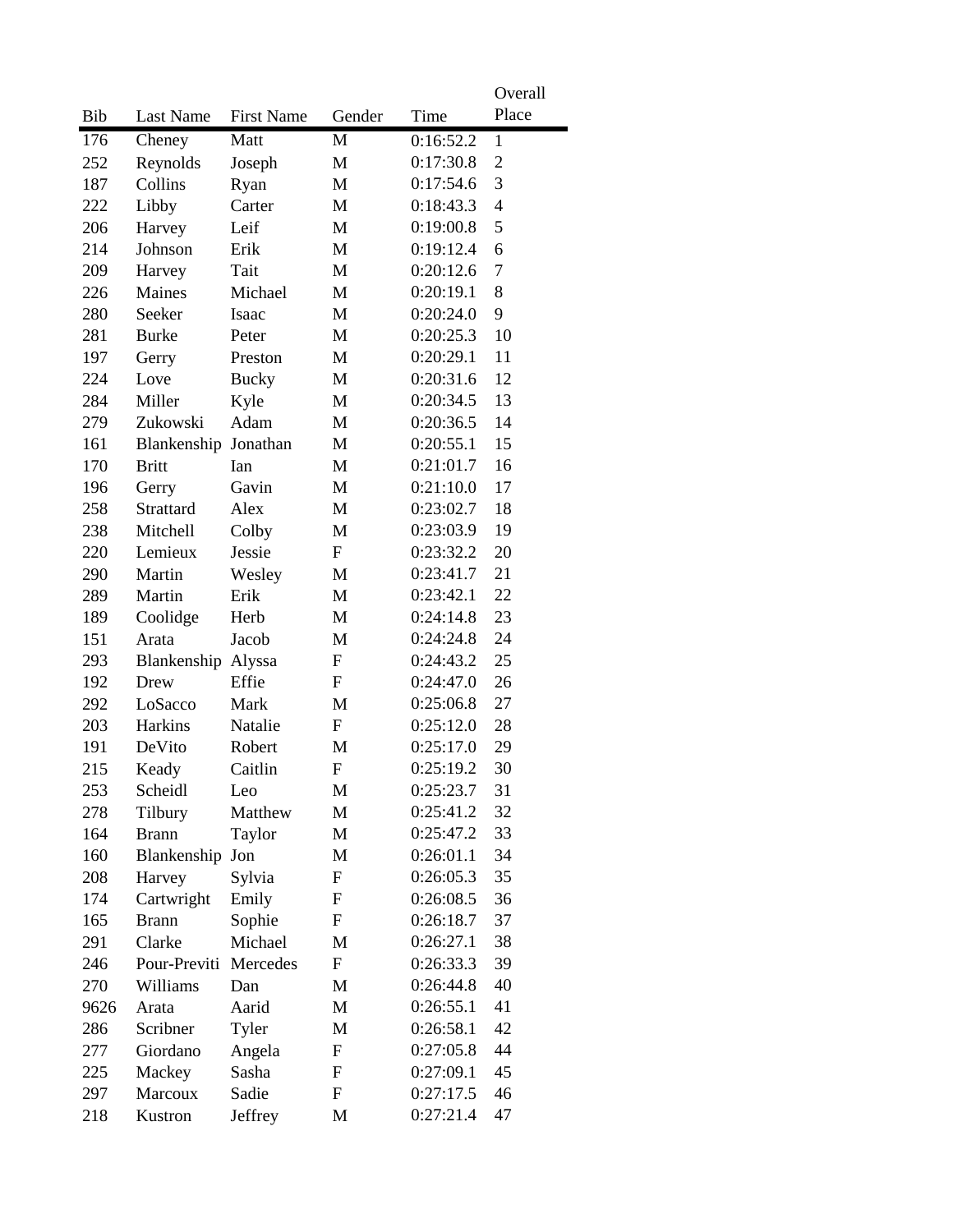| 242  | Nile           | Adam             | M                         | 0:27:44.6 | 48 |
|------|----------------|------------------|---------------------------|-----------|----|
| 219  | Lacadie        | Christian        | M                         | 0:27:47.7 | 49 |
| 202  | Handley        | Holden           | M                         | 0:27:50.0 | 50 |
| 9601 | Hall           | Shad             | M                         | 0:28:05.5 | 52 |
| 244  | Pfeifle        | Sam              | M                         | 0:28:12.2 | 53 |
| 241  | Mussomeli      | Lila             | $\mathbf F$               | 0:28:14.9 | 54 |
| 182  | Chin           | <b>Brian</b>     | M                         | 0:28:18.0 | 55 |
| 172  | <b>Burbank</b> | Andrew           | M                         | 0:28:19.2 | 56 |
| 213  | Howard         | Randy            | M                         | 0:28:21.1 | 57 |
| 168  | <b>Britt</b>   | Abigail          | ${\rm F}$                 | 0:28:26.9 | 58 |
| 173  | Candura        | Leanne           | F                         | 0:28:31.7 | 59 |
| 205  | Harper         | Gabriel          | M                         | 0:28:52.9 | 60 |
| 153  | Beckwith       | Kathryn          | $\boldsymbol{\mathrm{F}}$ | 0:28:56.8 | 61 |
| 152  | <b>Babcock</b> | Sean             | M                         | 0:29:00.0 | 62 |
| 180  | Chicoine       | Clint            | M                         | 0:29:03.3 | 63 |
| 288  | Sproul         | William          | M                         | 0:29:06.8 | 64 |
| 167  | <b>Brickel</b> | David            | M                         | 0:29:33.0 | 65 |
| 207  | Harvey         | Mark             | M                         | 0:29:38.0 | 66 |
| 248  | Prescott       | Keira            | ${\rm F}$                 | 0:29:41.4 | 67 |
| 296  | Marcoux        | <b>Brett</b>     | M                         | 0:29:56.6 | 68 |
| 217  | Keller         | Kerrie           | ${\bf F}$                 | 0:30:06.5 | 69 |
| 177  | Chicoine       | <b>Broderick</b> | M                         | 0:30:19.2 | 70 |
| 262  | Stuart         | Bob              | M                         | 0:30:25.9 | 71 |
| 299  | Giggey         | Sharon           | ${\rm F}$                 | 0:30:26.5 | 72 |
| 300  | Giggey         | Sarah            | F                         | 0:30:27.3 | 73 |
| 171  | <b>Buck</b>    | <b>Barbara</b>   | $\mathbf F$               | 0:30:37.1 | 74 |
| 259  | Strattard      | Aylana           | ${\rm F}$                 | 0:30:37.5 | 75 |
| 256  | Shea           | <b>Shamus</b>    | M                         | 0:30:57.7 | 76 |
| 223  | Lilley         | Mark             | M                         | 0:31:16.8 | 77 |
| 240  | Murtha         | Megan            | $\mathbf F$               | 0:31:37.0 | 78 |
| 234  | Miller         | Allyson          | ${\rm F}$                 | 0:31:42.4 | 79 |
| 263  | Thompson       | Holly            | $\mathbf F$               | 0:31:42.9 | 80 |
| 227  | Mann           | Rosanne          | F                         | 0:31:57.5 | 81 |
| 150  | Pelkey         | Wanda            | F                         | 0:32:18.4 | 82 |
| 285  | Duffy          | Hobey            | M                         | 0:32:31.3 | 83 |
| 9627 | Arata          | Amy              | $\boldsymbol{\mathrm{F}}$ | 0:32:34.7 | 84 |
| 295  | Marconi        | Julie            | $\boldsymbol{\mathrm{F}}$ | 0:33:08.4 | 85 |
| 194  | Dunfey         | Bob              | M                         | 0:33:27.3 | 86 |
| 163  | <b>Bradley</b> | Elizabeth        | F                         | 0:33:40.2 | 87 |
| 260  | Strattard      | <b>Brice</b>     | M                         | 0:34:17.1 | 88 |
| 261  | Strattard      | Lindsay          | $\boldsymbol{\mathrm{F}}$ | 0:34:17.8 | 89 |
| 158  | Blackburn      | Islay            | F                         | 0:35:03.7 | 90 |
| 157  | Blackburn      | Hannah           | $\mathbf F$               | 0:35:04.2 | 91 |
| 190  | Davis          | Linda            | $\mathbf F$               | 0:35:29.3 | 92 |
| 255  | Scribner       | Trevor           | M                         | 0:35:31.2 | 93 |
| 159  | Blackburn      | Jackson          | M                         | 0:35:31.9 | 94 |
| 254  | Scribner       | Eli              | M                         | 0:35:31.9 | 94 |
| 179  | Chicoine       | Weston           | M                         | 0:35:37.3 | 95 |
| 9602 | Hutchins       | Ashley           | F                         | 0:35:52.9 | 96 |
|      |                |                  |                           |           |    |